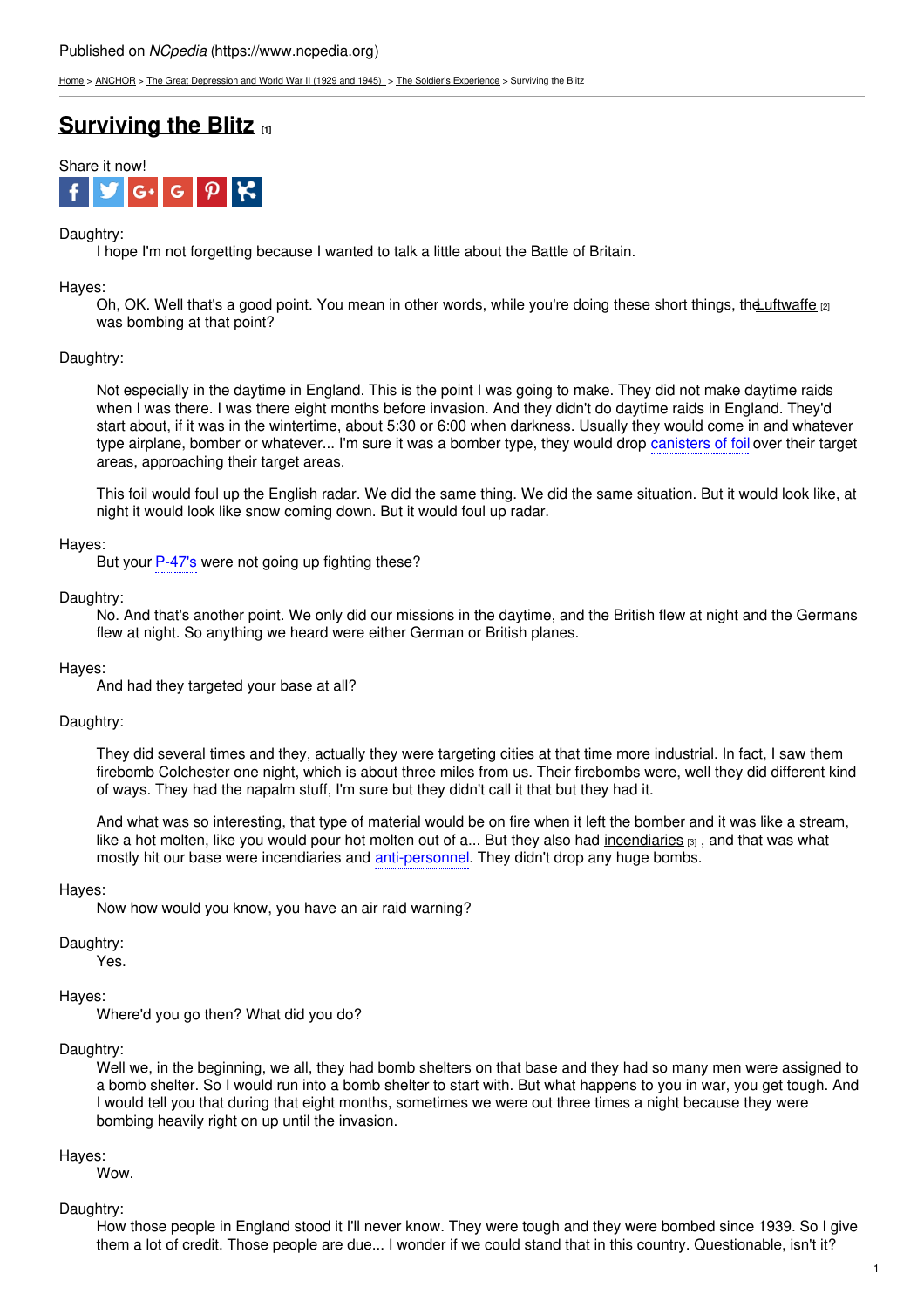Hayes:

Well, if we had to.

# Daughtry:

Well, it was tough on them and those, you know, miles and miles of burned-out area in London there.

# Hayes:

Now what about your planes during that? Were they protected?

# Daughtry:

Well they were in [revetments](https://www.ncpedia.org/glossary/revetment) [4]. The sandbags up around them.

# Hayes:

Oh, good. So you didn't lose any planes?

# Daughtry:

Not unless it was something hit right in the revetment. But we didn't lose. I don't remember ever being hit while we were in England. But I wanted to say something about the war there. Actually, that particular part of the war helped win the war. The British action against German planes that bombed at night. You may have heard that, about their loss of fighters.

Now I watched that at night. I got to where I'd stand outside my little old Nissen hut and watch it. I wouldn't even go to the bomb shelter. And it was so interesting, it was like a movie. Like a sports thing. And those search lights would be wiggling up in the air. And they'd catch one in the beam, a fighter or bomber or anything they would catch. The rest of the searchlights would focus in on that one. And then there would be a hundred or so from the ground that was not on. It would suddenly come on. And they had that sky lit up like day.

I never saw a plane get out of that type of a situation. Either the ground crew knocked them down or an English fighter knocked them down. And you got this ovation out in the countryside like you could hear somebody had scored a touchdown. This huge roar would come.

## Hayes:

People just...

# Daughtry:

Yeah, standing out watching. And so the point I was going to make. When we got into France, there were no enemy planes around and it was because of what the British did to those fighters. I would love for people to know that. That that really helped. And another thing in association with that, Churchill insisted on manufacturing fighter planes, English fighter planes. And he and another, I've forgotten his name, it was some fellow high up in the military, against a horde of people that wanted to just manufacture bombers. But that was a great decision because the English had their fighters. We had our fighters and when we got into France, we had domination.

#### Hayes:

Air domination.

# **User Tags:**

Great [Britain](https://www.ncpedia.org/category/user-tags/great-britain) [5] [history](https://www.ncpedia.org/category/user-tags/history) [6] [military](https://www.ncpedia.org/category/user-tags/military) [7] **North [Carolina](https://www.ncpedia.org/category/user-tags/north-carolina-6) History [8]** [Page](https://www.ncpedia.org/category/user-tags/page) [9] [soldiers](https://www.ncpedia.org/category/user-tags/soldiers) [10] [Students](https://www.ncpedia.org/category/user-tags/students) [11] [Teachers](https://www.ncpedia.org/category/user-tags/teachers) [12] [World](https://www.ncpedia.org/category/user-tags/world-war-ii) War II [13] All Rights [Reserved](https://www.ncpedia.org/category/user-tags/all-rights) [14] **From:** LEARN NC North Carolina History: A Digital [Textbook](https://www.ncpedia.org/category/entry-source/learn-nc)[15] **Copyright Date:** 2004

3 January 2018

**Source URL:** https://www.ncpedia.org/anchor/surviving-blitz